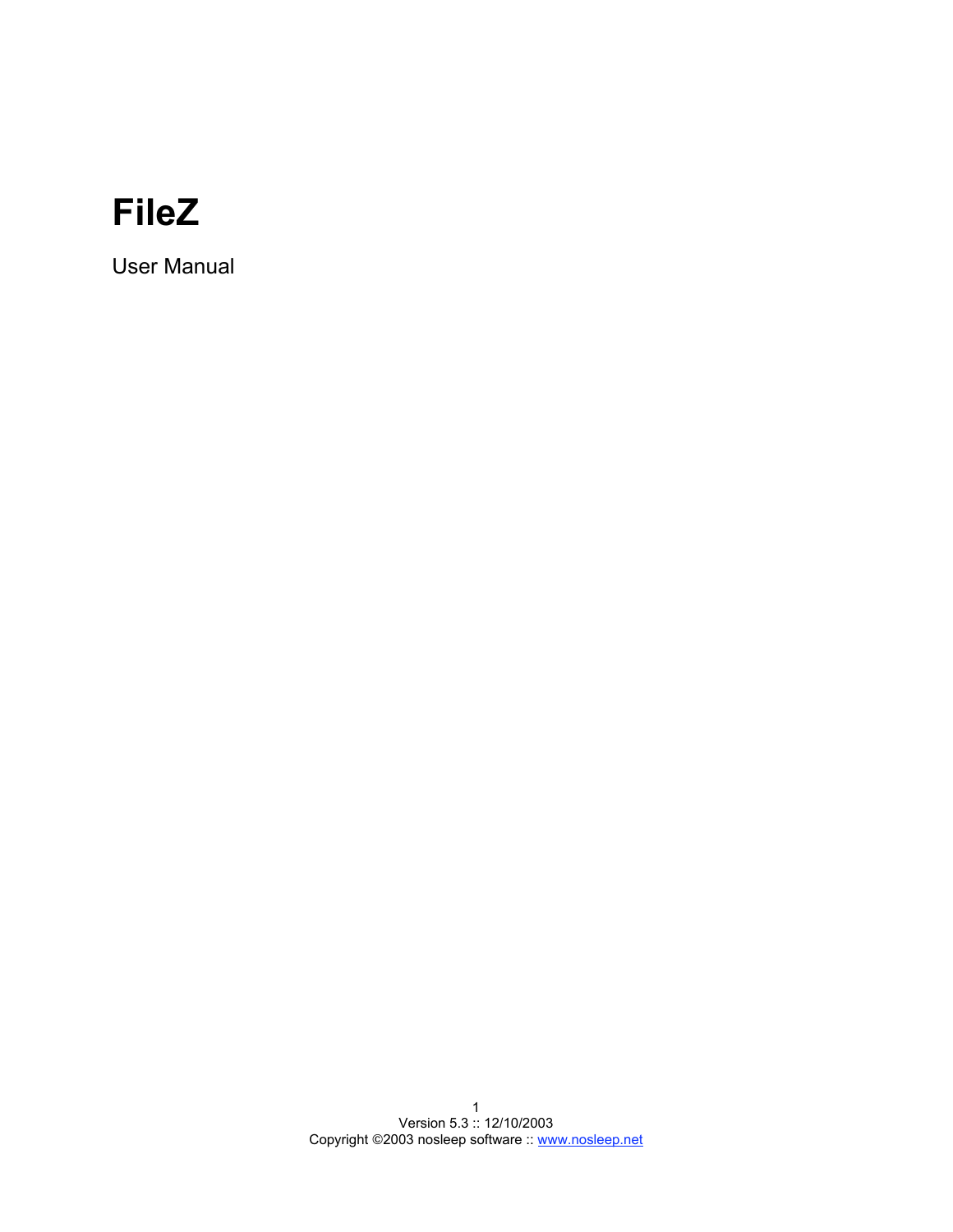## **Contents**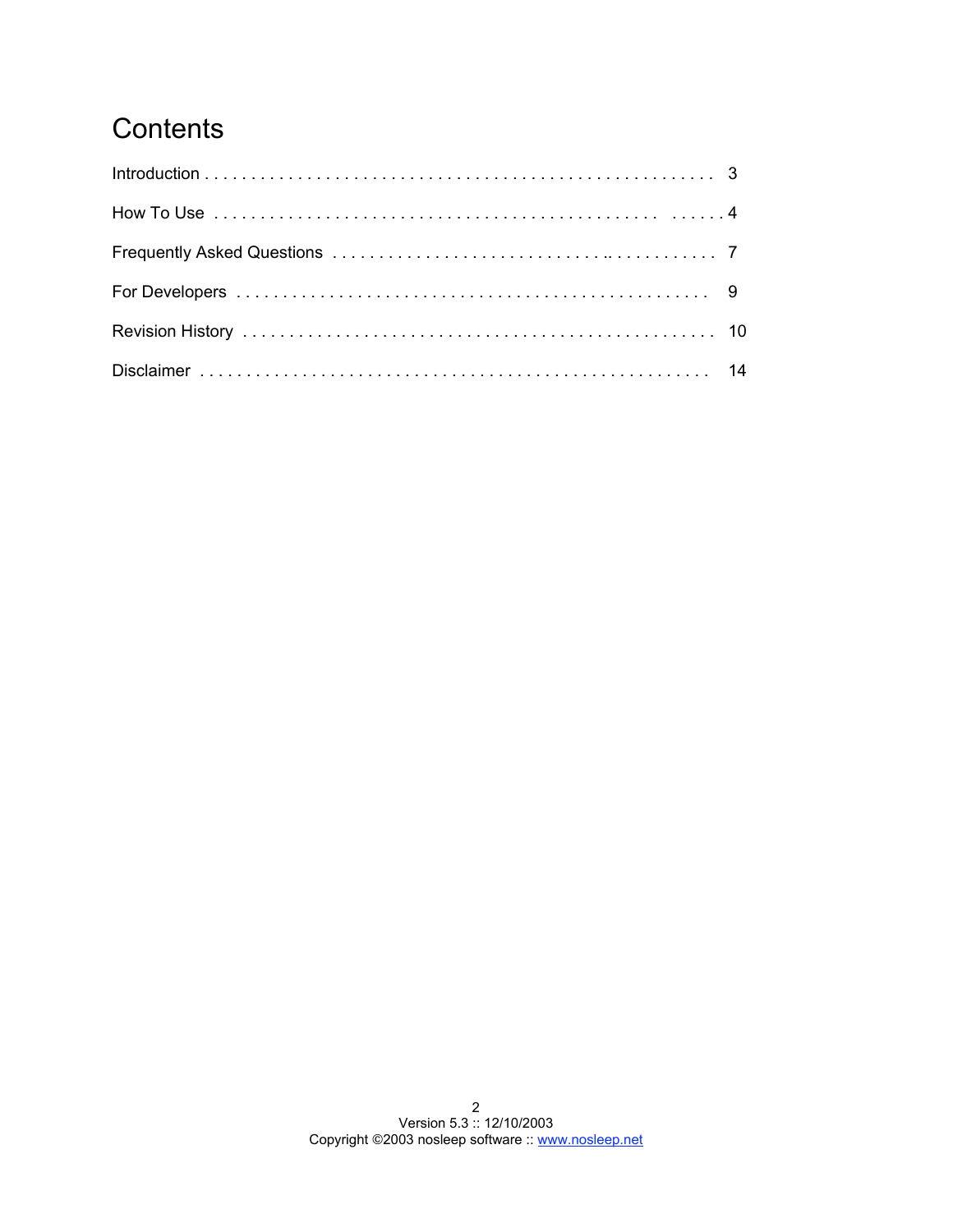## Introduction

FileZ is a general system utility program for Palm OS developed by nosleep software. It was originally written in spring of 2000 and has continually been improved since then. FileZ is completely free (and the source code is available under the Gnu Public License). This is because we feel that some high-fidelity software should be available to anyone.

Every new feature ever added to FileZ has been at the request of our users, so if you have a suggestion on how to make FileZ better, be sure to let us know. Also, if you have any problems using FileZ, feel free to fill out a support request (the response time varies, but we do respond to every request). To make a suggestion or ask for help, and to find the latest news about current and upcoming apps, be sure to check out www.nosleep.net.

### What it Does

FileZ is a general system utility program for Palm OS that provides 3 things: file management, general system information, and system preference management. The file manager provides access to the complete file listing on both internal and external memory cards. Detailed information about each file can be viewed and edited. In addition, files themselves can be viewed and edited directly. The general system information that FileZ provides consists of device, battery, and HotSync information. The system preference manager allows preferences to be viewed and removed.

## System Requirements

Palm OS 3.0 or higher with about 150k of free memory.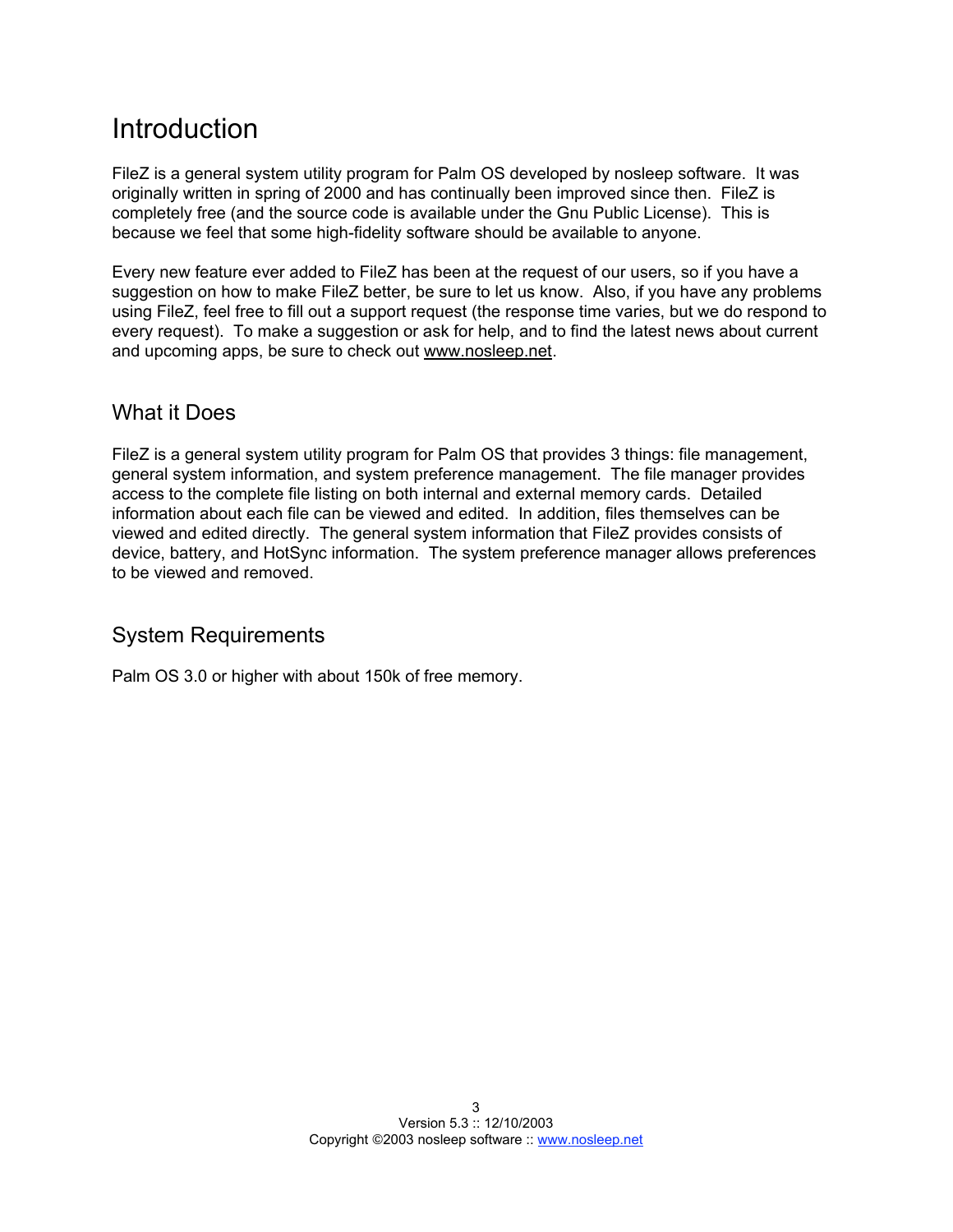## How To Use

When you start FileZ for the first time, you will see the main menu screen. From here you can choose to view the file manager, system information, or the preference editor. The memory card can be chosen in the top-right corner of the screen. General battery and memory information is shown at the bottom.

Try: You can tap on the memory and battery bars to change how that information is displayed.

## The File Manager

When you choose the File Manager, you will be presented with a list of all the files on the current memory card (changeable in the top-right of the screen). You can view the details of any file by selecting a file (by tapping on it), and then tapping the Details button. You can view and edit any file on the internal memory card by selecting a file, and choosing the "Edit File" menu item (you can display the menu by tapping on the Menu button down by the graffiti area). You can filter the file list to only show certain files, such as only those files that have filenames

| <b>FileZ</b>           |    |         |
|------------------------|----|---------|
| Filename               |    | Creator |
| * AddressDB            | 硇  | addr    |
| * ConnectionMgrD       | ø  | modm    |
| * Filez                |    | Filz    |
| ∘ Graffiti ShortCu     | ©  | graf    |
| ∗ MailDB               | Ø  | mail    |
| * MemoDB               | G. | memo    |
| * Net Prefs            |    | netl    |
| * NetworkDB            | ø  | netw    |
| * psysLaunchDB         | οø | psys    |
| * Saved Preferenc      | ø  | psys    |
| (Done)(Details)(Filter |    | ROM     |

that begin with the letter A, by tapping the Filter button.

The file list contains two columns, the first column is always the file name. The second column can show a variety of information about the files. You can change what is shown in the second column by tapping on the triangle next to the second column name.

Try: You can change the order of the files in the list by tapping on the column names (e.g. Filename or Creator).

If you have a color device, you can assign different file types to appear as different colors in the list. You can do this by choosing Set Type Colors in the Options menu.

If the ROM box is checked, then the built-in read-only files will be shown in the list. You can export the current file listing to the Memo Pad application by choosing "Send to Memo" from the menu when viewing the file list. You can quickly jump around in the list by writing a letter in the graffiti area (e.g. if you graffiti an *f* then the list will scroll down to the first file with a filename that begins with the letter *f*).

Three file attributes are shown in the list as icons: the chip icon indicates that the file is located in the read-only memory of the device, the lock icon indicates that the file is copy-protected and cannot be beamed via IR, and the double-document icon indicates that the file will be backed up to the desktop on the next sync.

When showing attributes:  $r -$  resource DB, o – read only,  $a -$  app info dirty,  $i -$  ok to install newer, e – reset after install, s – stream, p – open db

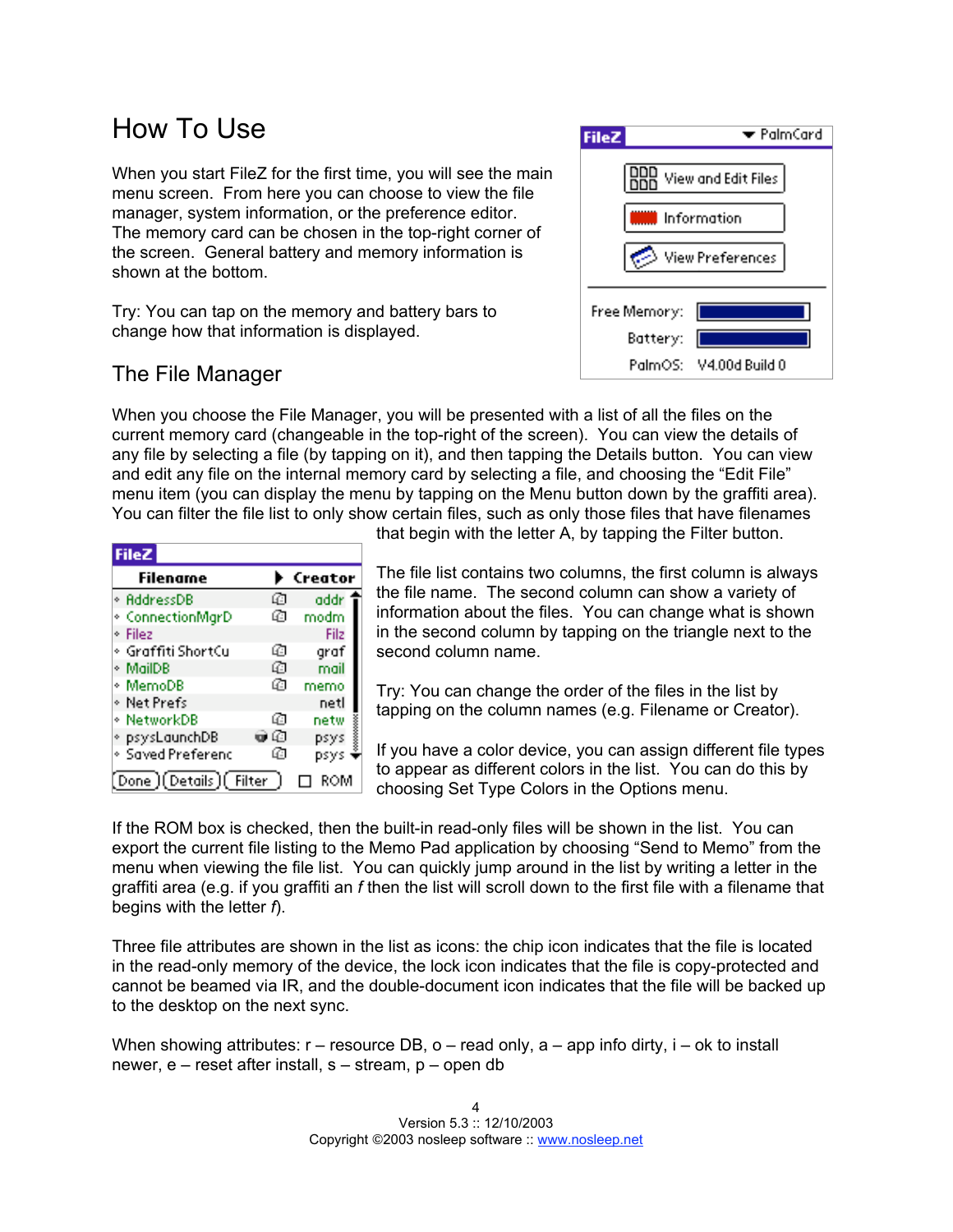### File Details

You can find out more information about a file by selecting a file and tapping the Details button. The file info is organized into three tabs: General, Attributes, and Dates. General shows basic file info, Attributes shows the various flags associated with files, and Dates shows the dates the file was created, modified, and last backed up on. Note that less extensive information is available for files located on external memory cards. You really should never need to change any of the attributes of a file, so don't (unless you know exactly what you are doing and have a really good reason to do so).

### The Filter Feature

You can filter the list of files that appear based on different characteristics of the files such as the file name, size, etc. To do this, tap the Filter button and then choose the filter criteria and the value. You can then turn off the filter by tapping on the Unfilter button.

### The File Editor

You can edit files using the built-in hex editor by tapping on a file and choosing "Edit" from the menu. WARNING: editing files can permanently damage files. Only edit files if you know exactly what you are doing.

|                 | Filez                           |
|-----------------|---------------------------------|
| General         | <b>Attributes</b> Dates         |
| Name: Filez     |                                 |
| Type: appl      |                                 |
| Creator: Filz   |                                 |
|                 | Size: 149170b, 102 recs         |
|                 | Unique ID: 262835, card 0       |
| Version ID: $1$ |                                 |
|                 | Save ) (Cancel) (Delete) (Beam) |

| <b>FileZ</b>                                                          |    |         |
|-----------------------------------------------------------------------|----|---------|
| Filename                                                              |    | Creator |
| * AddressDB                                                           | 的  | addr    |
| ConnectionMgrD<br>۰                                                   | 囨  | modm    |
| Filez<br>۰                                                            |    | Filz    |
| ∘ Graffiti ShortCu                                                    | G٦ | graf    |
| ◆ MailDB                                                              | മ  | mail    |
| <b>Filter</b>                                                         |    |         |
| $\blacktriangleright$ Filename:<br>$\blacktriangleright$ Begins With: |    |         |
| [ Cancel ]<br>Filter                                                  |    |         |

| <b>Hex Editor</b>                                                                                                                                                                                          |                                                                                                                          |
|------------------------------------------------------------------------------------------------------------------------------------------------------------------------------------------------------------|--------------------------------------------------------------------------------------------------------------------------|
| (Go)<br>Offset: ___________                                                                                                                                                                                |                                                                                                                          |
| 4E 56F F F 448E 71F 00<br>486EFFFC486EFFF8<br>486EFFF44E4FA08F<br>4FEF000C4A40670E<br>1F3C00034E4FA234<br>70FF60000062206E<br>FFF43C102A280002<br>3828000636040243<br>000467046100048E<br>3F042F053F066100 | NVÿôH¢ OO<br>HnÿüHnÿø<br>HnÿôNO ♡<br>் 100 வு<br>0<00NO¢4<br>pÿ`OOb n<br>ÿô≺O*(OO<br>8 ( ОО6 ООС<br>ODqDoOD♣<br>?0/0?0a0 |
|                                                                                                                                                                                                            |                                                                                                                          |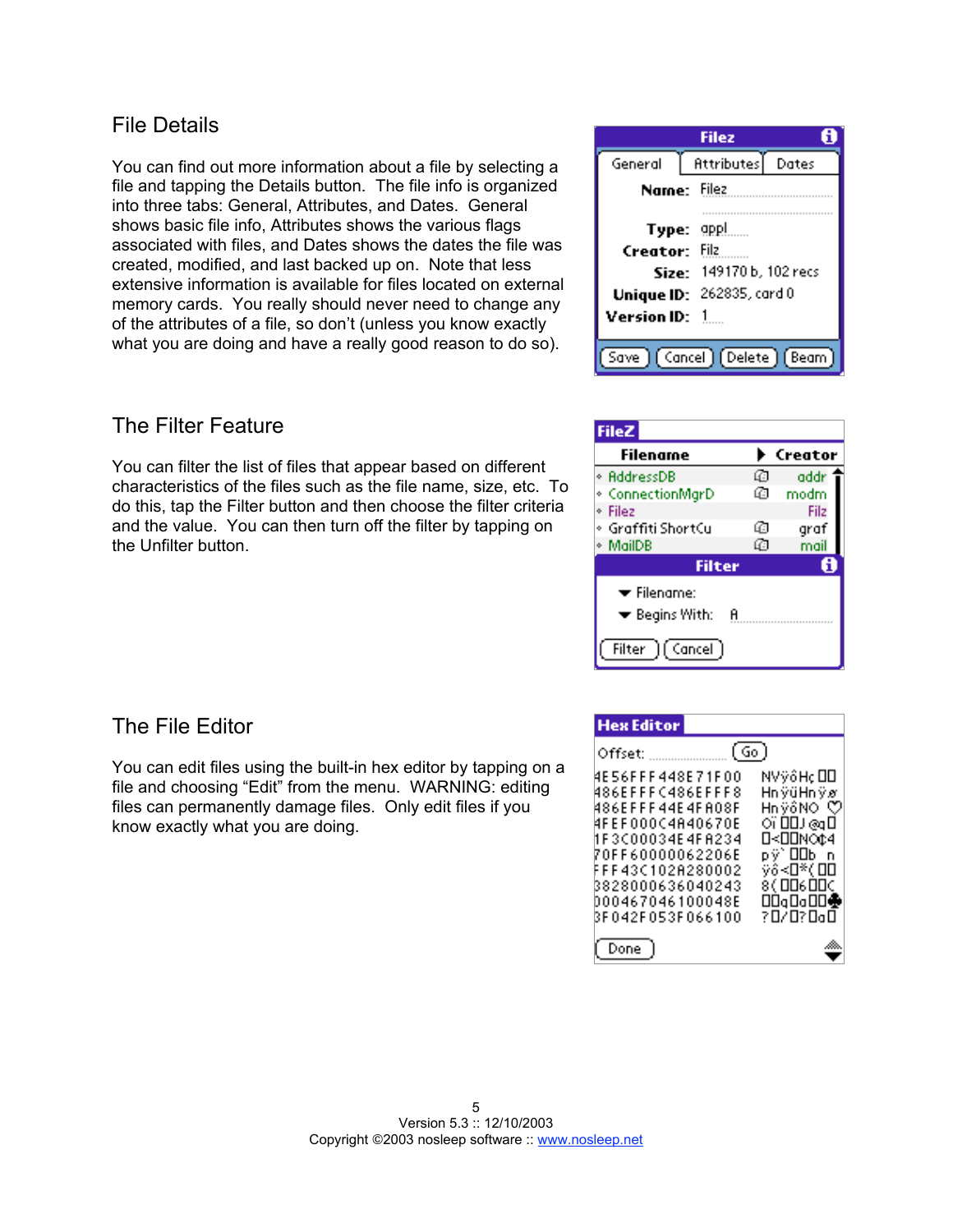### System Information Viewer

Tap the Information button to view general, battery, and Hotsync information about the device.

| <b>FileZ</b> |                | $\blacktriangleright$ PalmCard |
|--------------|----------------|--------------------------------|
| Memory       | Hotsync        | Battery                        |
| Card Number: | Ū              |                                |
| Card Name:   | PalmCard       |                                |
| Manuf, Name: | Palm Computing |                                |
| Version:     |                |                                |
| Created:     | 2/23/01        |                                |
| ROM Size:    | 1671164 bytes  |                                |
| RAM Size:    | 8388608 by tes |                                |
| Free:        | 8154478 by tes |                                |
|              |                |                                |



## The Preference Editor

Palm applications typically save a small amount of information in a special system file. This is usually information about the user's preferences for an application (for example, whether a list is sorted in alphabetical or reverse-alphabetical order). The format for this information is application-defined, so it can only be viewed as raw bytes. DO NOT delete any preference records unless you know exactly what you are doing.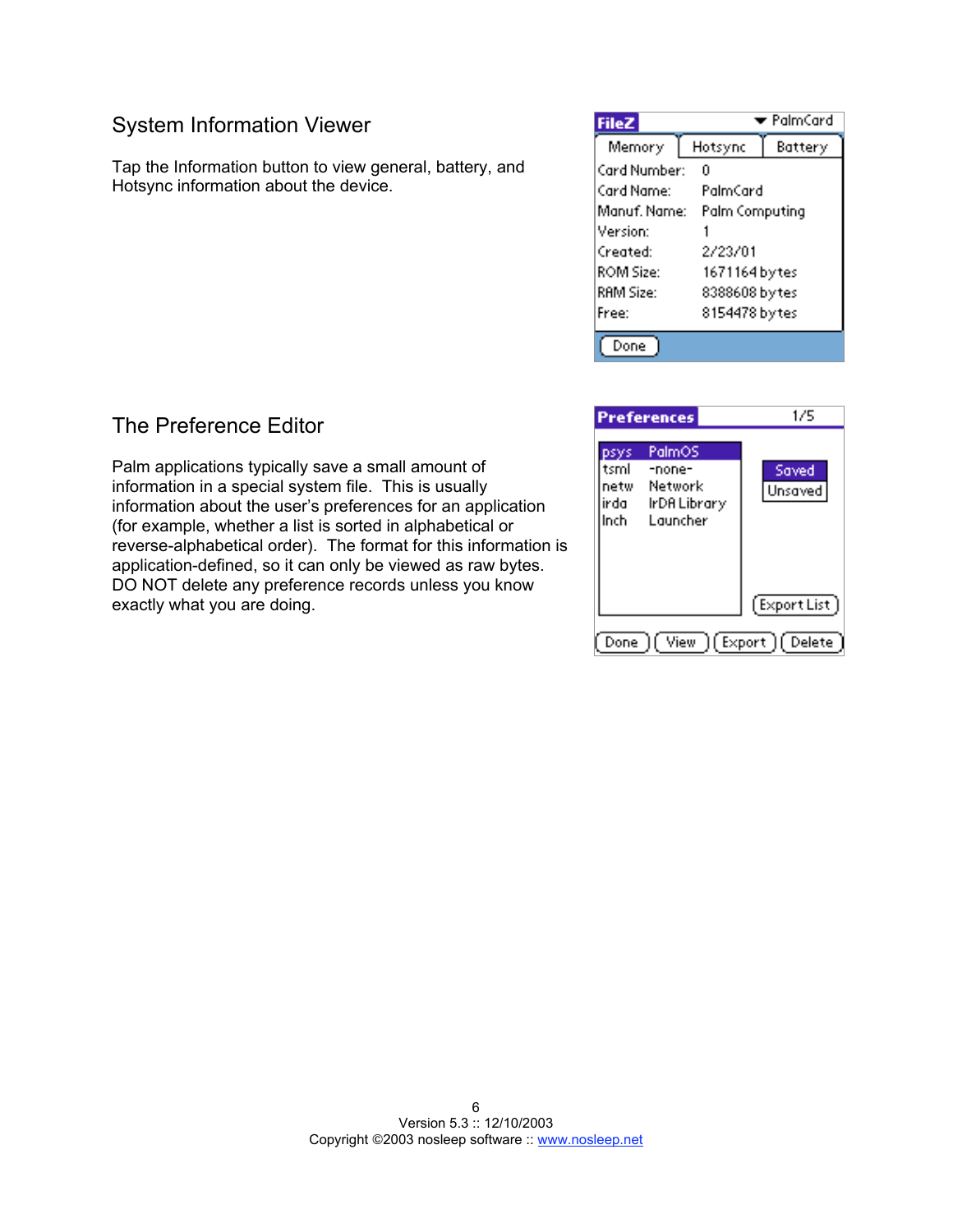## Frequently Asked Questions

Q: What external memory cards are supported by FileZ?

A: FileZ supports any external memory card that uses the VFS file system. These include Secure Digital (SD), Multimedia Cards (MMC), Compact Flash (CF) and Sony Memory Stick external cards. FileZ also has limited support for the SFS file system on MemPlug cards.

Q: How do I move or copy files?

A: To move or copy a file, just select the files to move or copy, tap the Menu button, select the File menu, and then select Move or Copy. You can perform the following moves/copies:

- From internal memory to external vfs card
- From external vfs card to internal memory
- From external vfs card to external vfs card
- From external sfs card to external sfs card

Q: How do I backup files?

A: Note that FileZ is not designed to be a backup tool. There are many other programs designed specifically for the purpose of backing up. But, you can mark files so that they will be backed up the next time you sync. This basically means that when you sync, a copy of the file will be made on your desktop computer (in the user's Backup folder). Then, if that file is ever missing from your handheld (from a hard reset or if you delete it) then the next time you sync it will be restored onto your handheld. Please note that once you mark a file to backup, the only way to prevent it from being copied back to your handheld in the future is to delete the file from the Backup folder on your desktop. Simply unmarking it will not prevent it from being restored to your handheld in the future.

To mark a file to be backed up, just select a file, tap the Details button, tap the Attributes tab, and check the Backup box.

Q: How do I beam files?

A: You can beam files in two ways. You can either tap a file and then tap the Details button, and then tap the Beam button. Or, you can tap a file, tap the Menu button, select the File menu, and select Beam.

#### A: How do I edit files?

A: FileZ allows database files located on the internal memory card to be directly edited. This is a byte-level editing ability. It is not a replacement for a text editor. Unless you know exactly what you are doing, editing files using FileZ's hex editor will destroy files. Therefore, only use this feature if you know exactly what you are doing. Currently FileZ only allows for editing database (record) files and not application (resource) files, although we will probably add this functionality in the future.

You can edit files by tapping the Menu button, selecting the File menu, and then selecting Edit while in the File List view.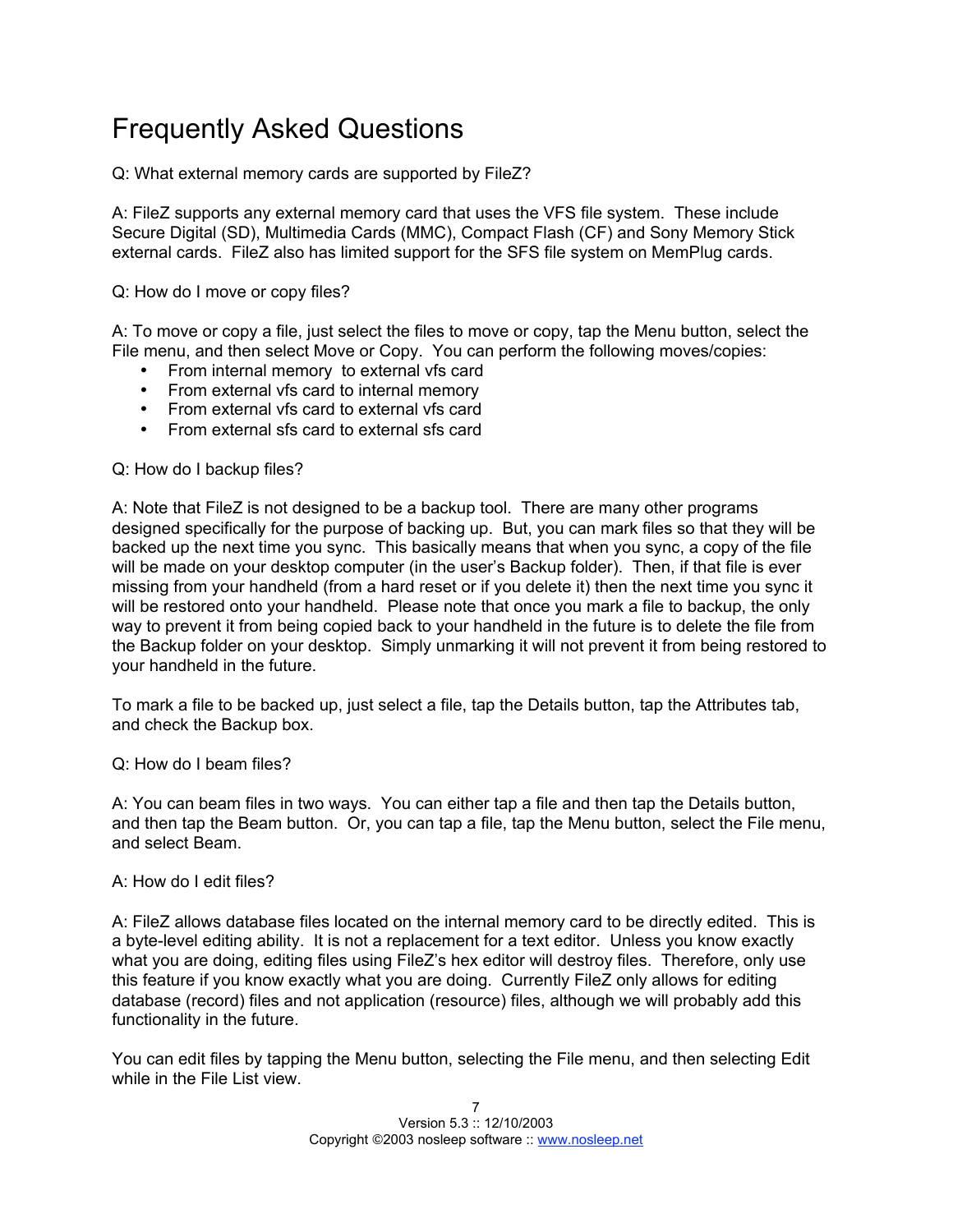Q: I don't see my external memory card in the list when I want to copy or move a file?

A: Each external memory card (Secure Digital/Multimedia Card/Compact Flash/Memory Stick) has a name called a "label" or "volume label". If you do not see your card appear in the list when copying/moving, please be sure your card has its label set. You can do so by using a utility program that came with your handheld (which program depends on which card/handheld you have).

Q: Why did the size of FileZ increase so much after version 5?

A: The Hi-res feature of Palm OS 5 requires that applications use much higher-resolution graphics, and hence, the graphics themselves are much larger and results in a larger .prc file.

Q: Why do I get an error when attempting to view the list of files on the Palmcard or on an external memory card?

A: FileZ loads a good deal of information about each file while it is loading (when you see the progress bar) to allow for filtering, etc. During this process, FileZ performs all the checks that it can to ensure that the information about each file is loaded properly. If a file becomes corrupt, the Palm OS API system call that opens a file may fail and result in a fatal error during the loading process. Since it is a Palm OS system call that is failing, there is no way for FileZ to prevent the fatal error. In this case, FileZ cannot be used unless the corrupted file is removed or fixed. We may add support in the future to detect and/or fix problematic files, but currently FileZ does not do so.

Q: Can we expect to see support for Sony's or Handera's high resolution screens?

A: Palm OS 5 now has built-in hi-res support, and these manufacturers seem to be switching over to use it rather than their own proprietary methods, we plan to only support Palm OS 5's hires.

Q: Why do I get a fatal error when I copy or move a file from a VFS card to the internal Palm memory?

A: Once the file has been successfully copied/moved from a VFS card to the internal memory, the owner application associated with the file's type (i.e. the imported file itself if it's an executable, or the associated application if it is not) is sent a sysAppLaunchCmdSyncNotify launch code to make it aware of the new database. This can cause a fatal error under some circumstances (not possible for us to catch). Here's how:

You have a program that needs a bunch of databases in order to run properly. If you copy the program over to the internal memory first, then when it receives the sysAppLaunchCmdSyncNotify launch code, it will try to run, but since you haven't copied all the databases yet that the program needs, the program will cause a fatal error (although it'll look like FileZ caused it, when it didn't).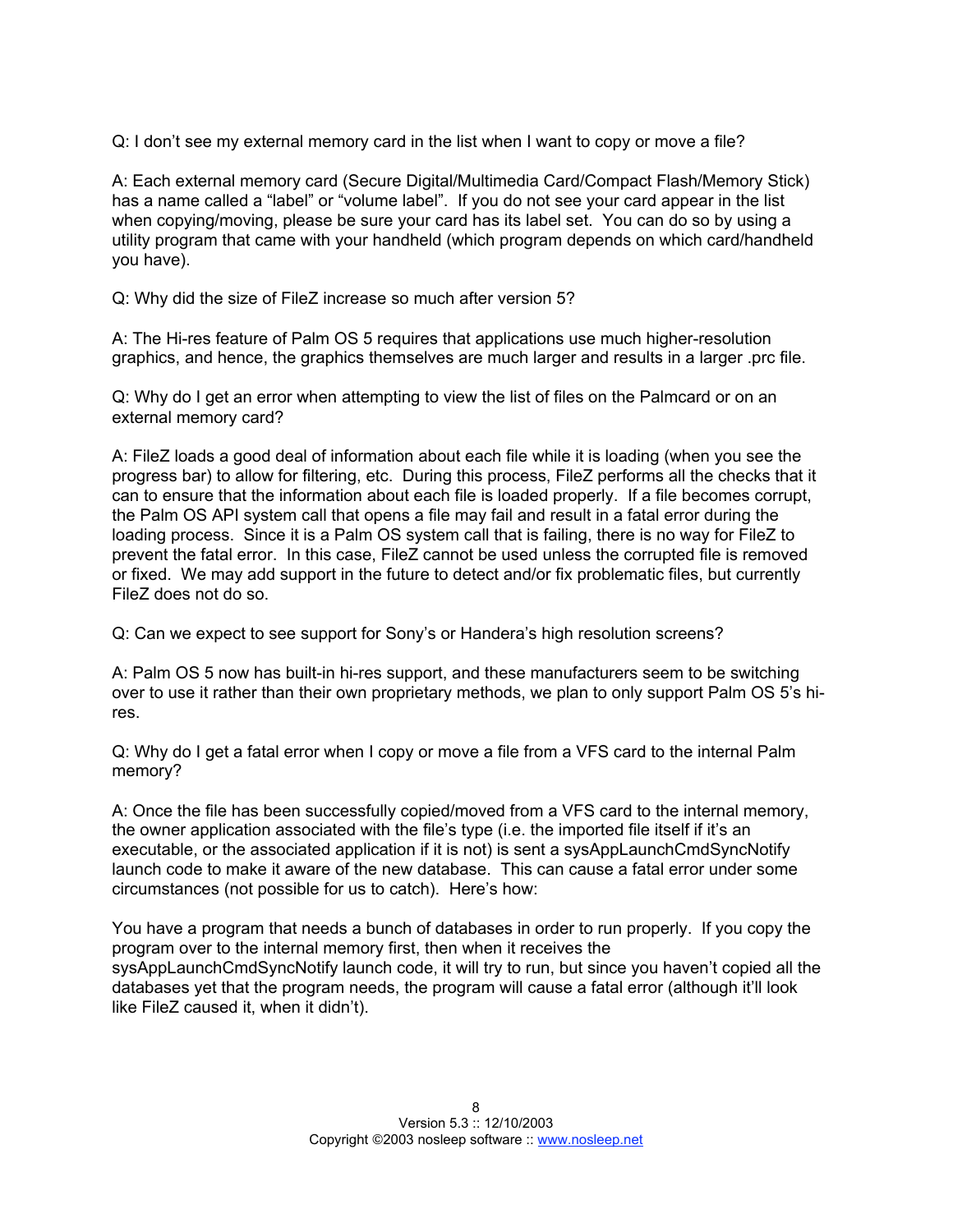## For Developers

Here is a description of what the attributes mean. Once again, only change these if you know what you are doing and have a good reason to do so.

### Internal Cards

| App Info Dirty             | The application info block is dirty (has been modified since the last sync).                                                                                                                                |
|----------------------------|-------------------------------------------------------------------------------------------------------------------------------------------------------------------------------------------------------------|
| Backup DB                  | The database should be backed up to the desktop computer if no<br>application-specific conduit is available.                                                                                                |
| Copy Protect               | Prevents the database from being beamed to another handheld using the<br>built-in beaming application.                                                                                                      |
| <b>OK Install Newer</b>    | The backup conduit can install a newer version of this database with a<br>different name if the current database is open. This mechanism is used to<br>update the Graffiti Shortcuts database, for example. |
| Read Only                  | The database cannot be modified.                                                                                                                                                                            |
| Resource DB                | The database contains resources, not just data records.                                                                                                                                                     |
| <b>Reset After Install</b> | The device must be reset after this database is installed. That is, the<br>HotSync application forces a reset after installing this database.                                                               |
| Stream                     | The database is a file stream.                                                                                                                                                                              |
| Hidden                     | The application does not appear in the application list.                                                                                                                                                    |
| Launchable Data            | This database (not application) contains launchable data.                                                                                                                                                   |

## External Cards

| Hidden    | This file does not appear in the launcher |
|-----------|-------------------------------------------|
| Read Only | This file is cannot be modified.          |
| Link      | This file is a link to another file.      |
| System    | This is a system file.                    |
| Archive   | This is an archive file.                  |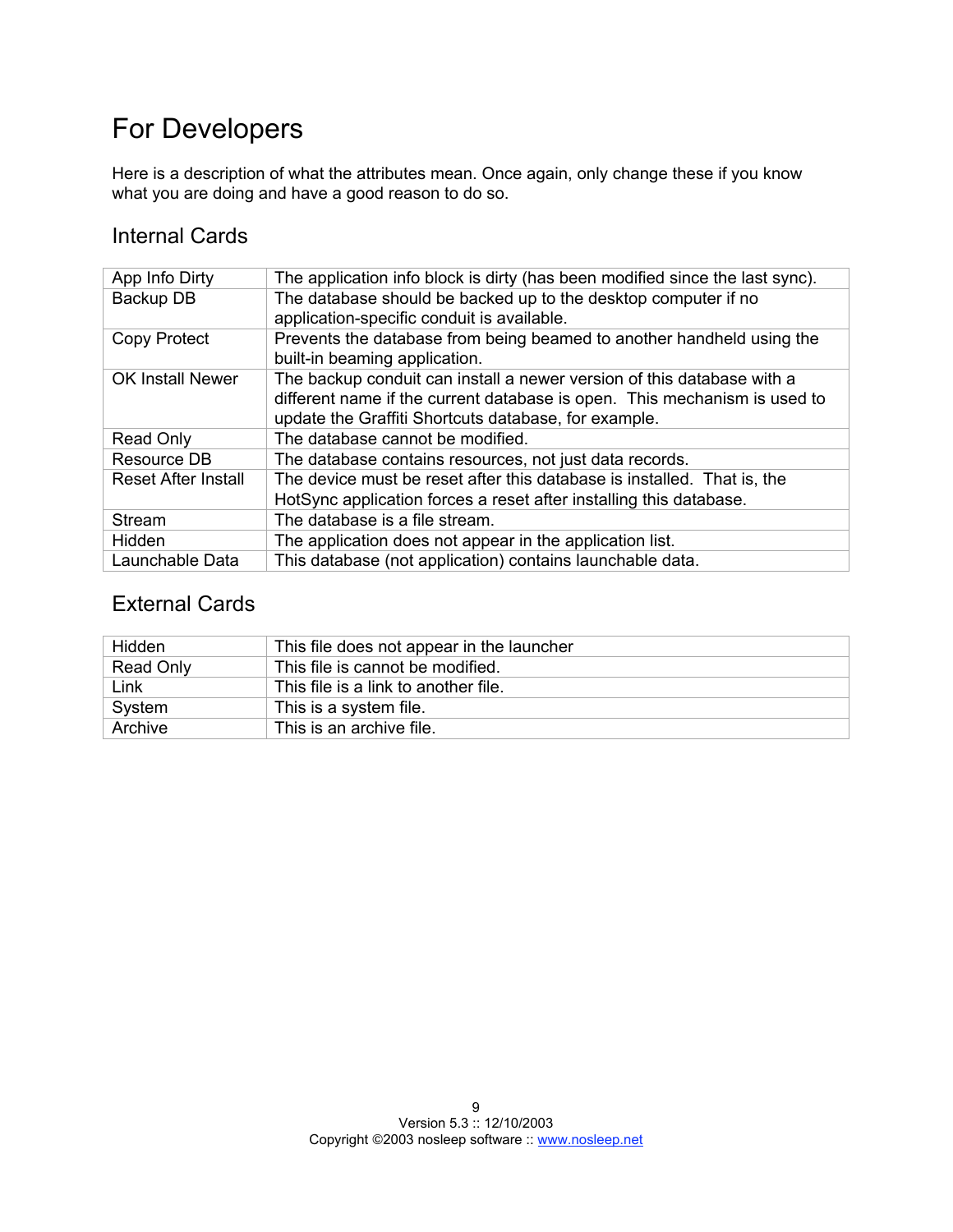## Revision History

#### **Version 5.3** (12/10/03)

Bug fixes:

- fixed the "set all bits to x" to check for at least one selected file
- fixed the "too many files" error for devices with lots of files
- fixed 4-bit small application icon (beta 5)
- fixed file so that it overwrites any existing 5.22 version (beta 5)
- fixed problem with beaming from an external card (beta 3)
- corrected size display for files larger than 10mb (beta 2)
- fixed crash if you press ok without entering a name for a type color (beta 2)
- scroll bug in preferences list
- bug in displaying file sizes larger than 9999k
- dates and times shown in wrong format after changing them in file details
- when a file is checked, then the filter dialog is opened and cancelled, the file appears to be checked but pressing the details button does not work
- on startup, properly restores FileZ to the last screen in use (main, list, info, or prefs)
- fixed the preference export for a single preference

Enhancements:

- for files on the internal memory card, the file details now show what the total size is of all files with the same creator id. (beta 4)
- customizable file type colors for the file list view
- file sizes are now specified to one decimal point
- FileZ can automatically rename files that have invalid filenames when being copied to external memory cards
- on startup, FileZ sets the current card to whatever was being viewed last
- added a new memory view state on the main menu
- on startup, FileZ remembers the last memory/batter view on the main menu

Internal:

- converted project over from CodeWarrior to Prc Tools
- started documenting the code to support doxygen automatic documentation
- reorganized and extended what preference info is saved

#### **Version 5.2** (1/6/03)

Bug fixes:

- fixed bug in file editor when attempting to edit deleted records
- fixed a display bug in the hotsync info tab
- fixed beeping bug when scrolling the file list

#### Enhancements:

• added a preference editor

#### **Version 5.1.1** (12/29/02)

Bug fixes:

• fixed bug in copying/moving files

**Version 5.1** (12/27/02)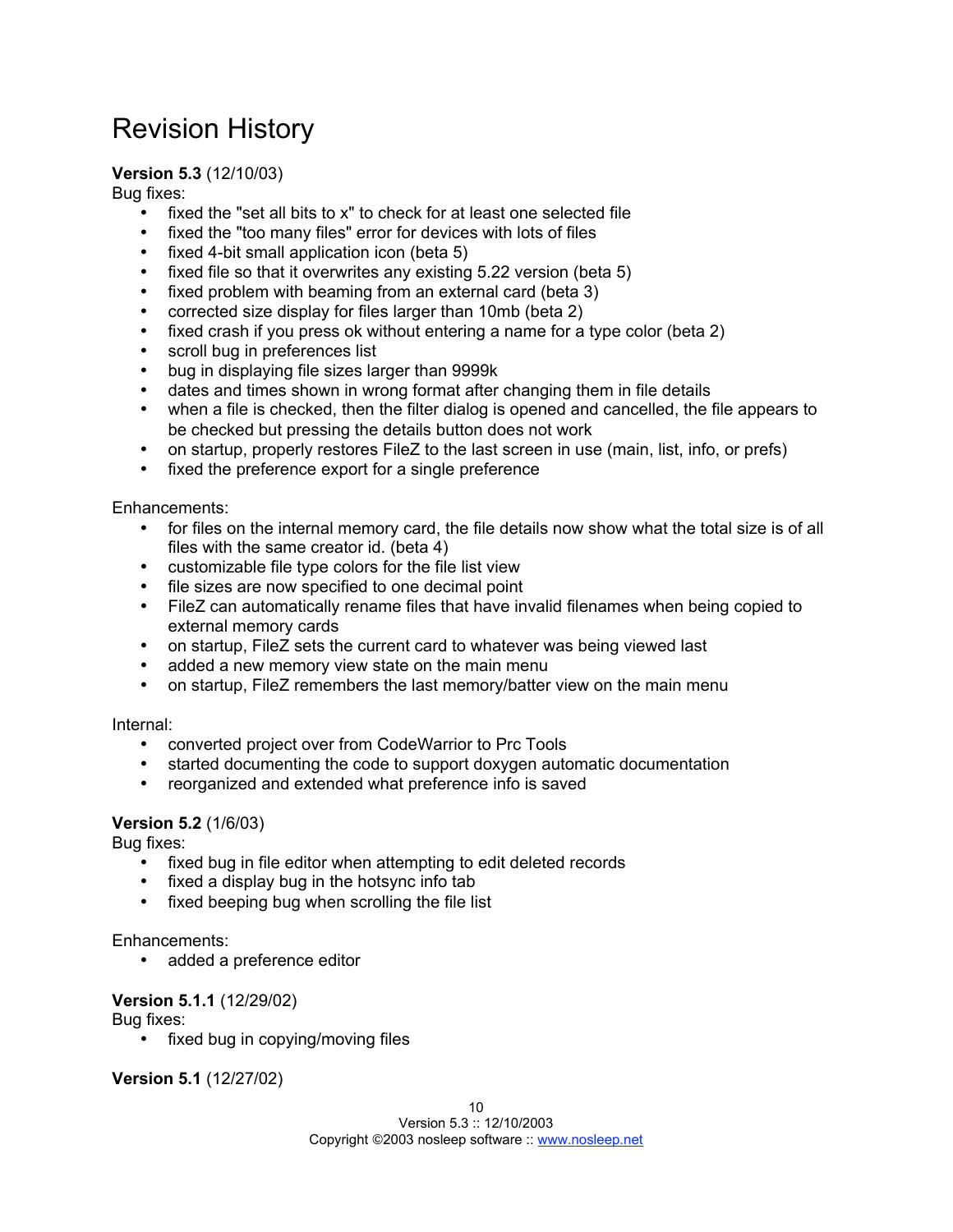Bug fixes:

- fixed filter bug in vfs file listings
- fixed the card list when copying/moving

#### Enhancements:

- updated the menu screen
- integrated the memory/hotsync/battery info into a single, tabbed form
- directory rename
- vfs file rename
- longer filename display in file detail screens
- palmos 5.0 high resolution graphics
- jogdial support
- rename file/directory support

#### **Version 5.04** (9/13/02)

Bug Fixes:

- list Menu bug
- file selection bug
- others…

Enhancements:

• secondary PalmCard support

#### **Version 5.0 Preview** (9/3/02)

Enhancements:

- MemPlug support
- beam from VFS to Internal card
- view/sort by create/backup/mod date in list view

#### **Version 5.0 Beta** (8/10/02)

Enhancements:

- multiple file delete/copy/move
- substantially rewritten

#### **Version 4.0.1** (1/21/02)

Bugs fixed:

- fixed last-byte-missing in hex editor
- fixed some hex chars being displayed incorrectly
- allows any character as input in the hex editor

#### **Version 4.0 Final** (1/15/02)

Enhancements:

- abiliy to edit files via a hex editor
- mem card to mem card file copying
- detailed memory card info available
- details hotsync info available

#### **Version 3.01** (16 June 2001)

Enhancements:

• fixes for the VFS support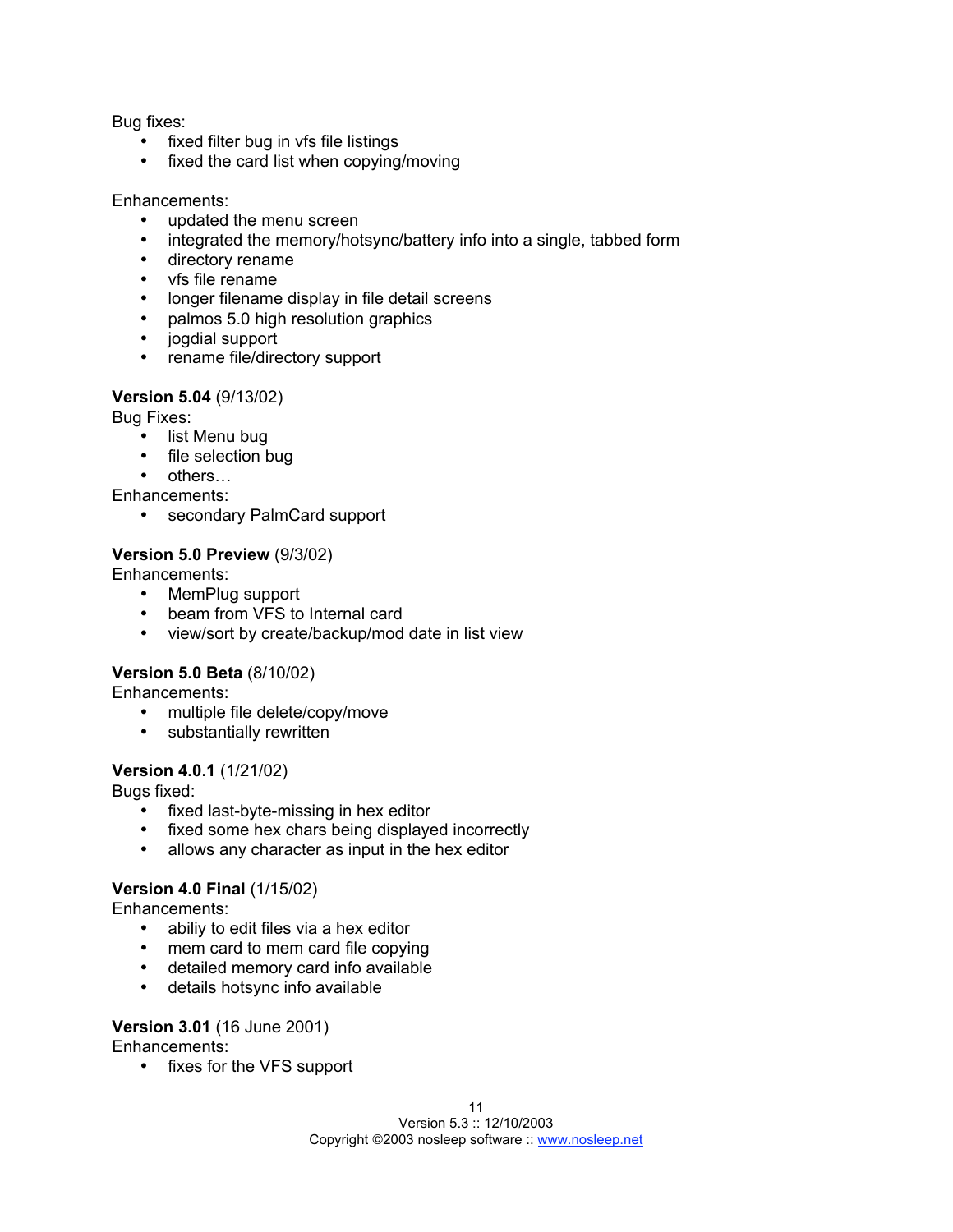#### **Version 3.0 Beta** (28 May 2001)

Enhancements:

- support for memory cards (SD, CF, etc)
- faster refresh after a file delete
- much faster filtering

#### **Version 2.7** (4 May 2001)

Enhancements:

- second column can now also show record count and attributes
- can filter by record count and by attributes
- file dates can be set to "Never" and are handled more cleanly
- cooler progress bar while loading
- command bar support ( $>=$  OS 3.5)

#### **Version 2.6** (30 March 2001)

Enhancements:

- smarter list scrolling / selecting
- way cool progress bar when loading
- new system info screen (via menu)
- new menu options to set/unset all files' backup and copy-protect bits
- improved memory display in list view; now shows used/available (%available)

#### **Version 2.5** (20 March 2001) (version 2.4 not released)

Enhancements:

- much cooler file details screen and color support in the file listing
- can edit the create/modify/backup date/times for files
- can edit the version id of a file

#### **Version 2.3** (13 February 2001)

Enhancements:

- faster loading of the list view
- 2nd column now settable to creator/type/size
- filter support added (thanks z'cat)
- free memory display in list view
- new hide rom files option
- memo pad export exports more info
- shortcut strokes recognized in list view
- added support for external files
- no separate developers version anymore

#### **Version 2.2** (18 January 2001)

Enhancements:

- new backup icon in list view
- list now sorted by tapping on column names
- all attributes now supported
- record count and file size now included in file details
- scrollbar in list view & faster list drawing
- color support for icons in list view

**Version 2.1** (25 November 2000)

12

Version 5.3 :: 12/10/2003 Copyright ©2003 nosleep software :: www.nosleep.net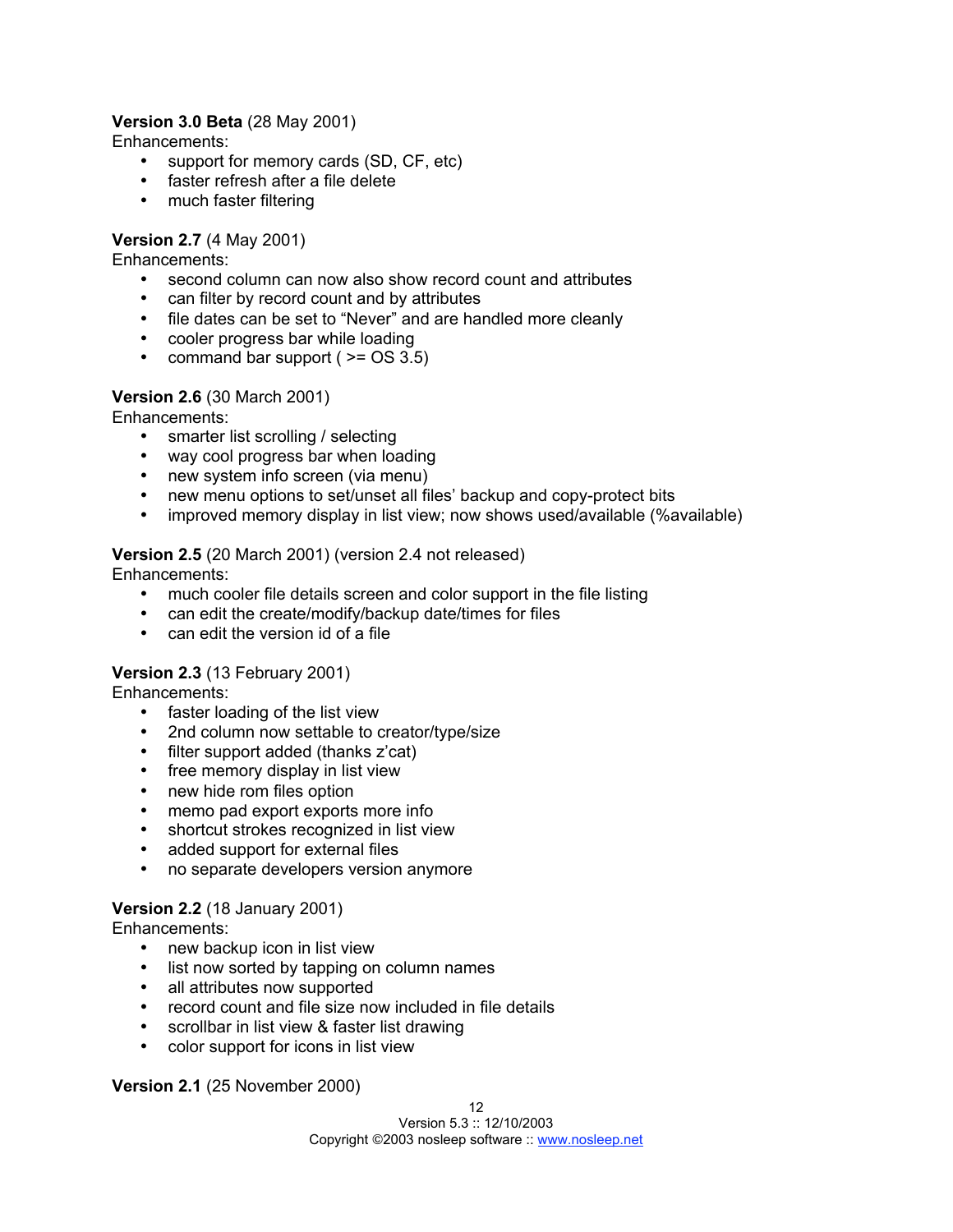Enhancements:

- various sorting capabilities added
- icons to indicate attributes in main list
- export list to memo pad application capability

Bug fixes:

• read-only setting

**Version 2.0** (3 October 2000)

Enhancements:

• details screen with ability to modify file flags

#### **Version 1.1** (14 april 2000)

Enchancements:

• support for the hardware scroll buttons

**Version 1.0** (8 april 2000) Initial Release.